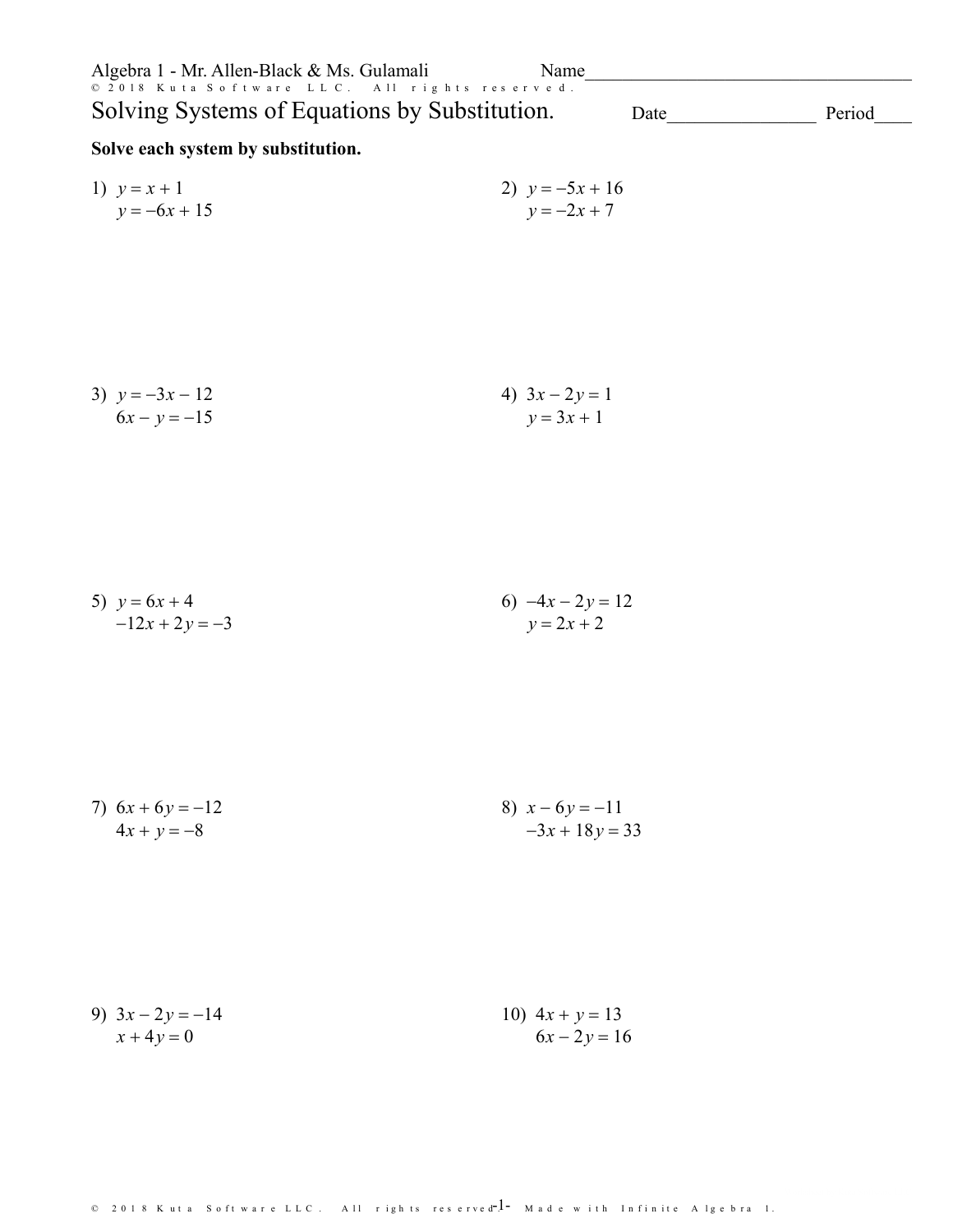## **Write a system of equations that could be used tosolve each problem. You do not have to solve these (yet).**

11) Jacob and Abhasra are selling cheesecakes for a school fundraiser. Customers can buy French silk cheesecakes and apple cheesecakes. Jacob sold 2 French silk cheesecakes and 7 apple cheesecakes for a total of \$75. Abhasra sold 3 French silk cheesecakes and 14 apple cheesecakes for a total of \$144. Find the cost each of one French silk cheesecake and one apple cheesecake.

12) Sarawong's school is selling tickets to a choral performance. On the first day of ticket sales the school sold 1 senior citizen ticket and 13 child tickets for a total of \$184. The school took in \$237 on the second day by selling 8 senior citizen tickets and 9 child tickets. Find the price of a senior citizen ticket and the price of a child ticket.

13) New York Cityis a popular field trip destination. This year the senior class at High School A and the senior class at High School B both planned trips there. The senior class at High School A rented and filled 13 vans and 5 buses with 440 students. High School B rented and filled 3 vans and 10 buses with 535 students. Each van and each bus carried the same number of students. Find the number of students in each van and in each bus.

14) Chelsea and Asanji each improved their yards by planting hostas and shrubs. They bought their supplies from the same store. Chelsea spent \$68 on 12 hostas and 1 shrub. Asanji spent \$116 on 4 hostas and 12 shrubs. What is the cost of one hosta and the cost of one shrub?

15) Kayla's school is selling tickets to a spring musical. On the first day of ticket sales the school sold 12 senior citizen tickets and 12 child tickets for a total of \$192. The school took in \$72 on the second day by selling 6 senior citizen tickets and 2 child tickets. Find the price of a senior citizen ticket and the price of a child ticket.